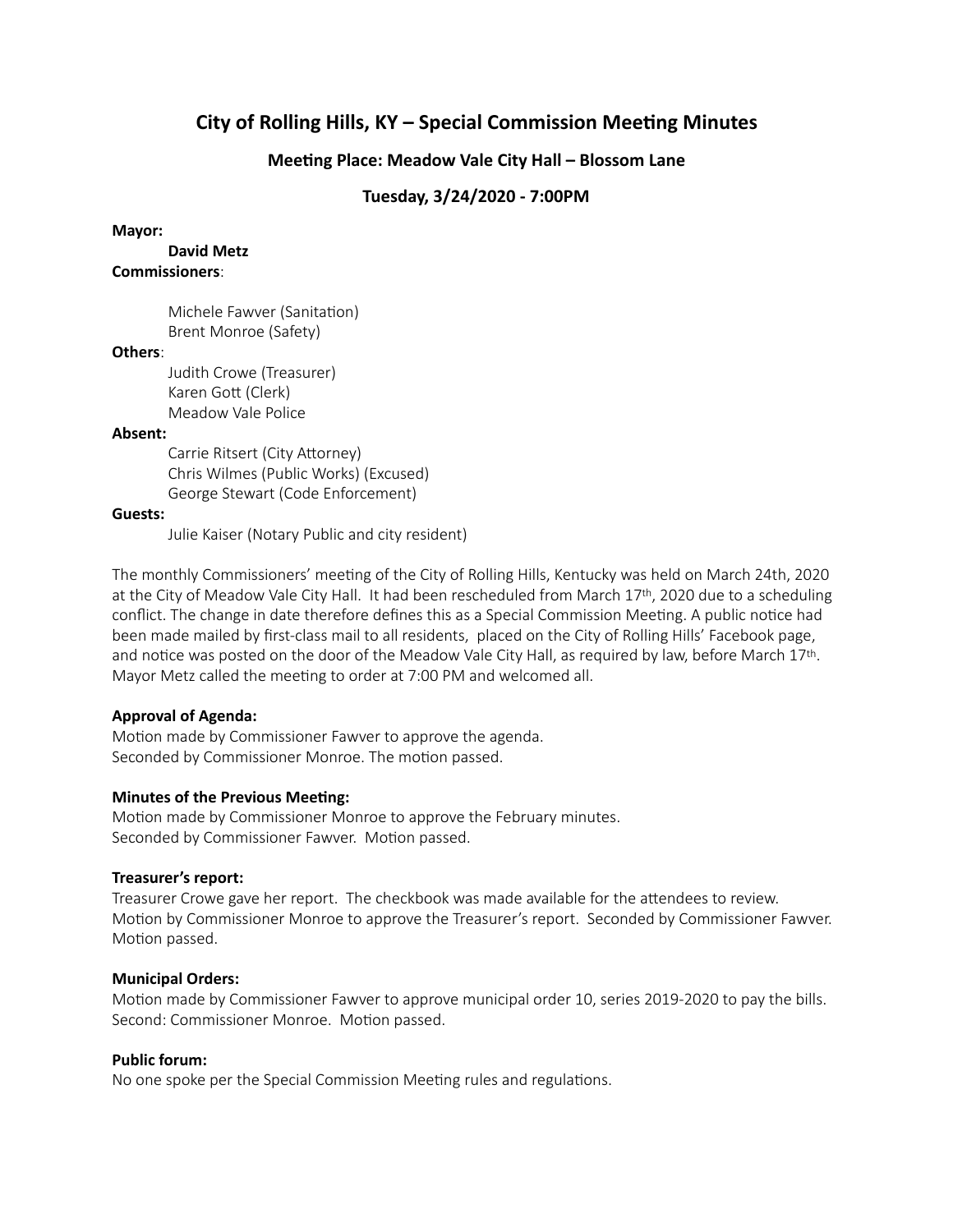#### **City Attorney:**

Carrie Ritsert was absent. Her report had been emailed earlier to all.

**Safety:** Commissioner Monroe gave his report. There were no major crimes.

**Finance:** Mayor Metz gave an update on the City's finances.

Sanitation: Commissioner Fawver gave her report. Things are quiet.

**Public Works:** Commissioner Wilmes was absent. No report.

#### **New Business:**

City of Rolling Hills is still in need of one additional Commissioner.

Mayor Metz swore in Karen Gott as City Clerk.

Motion made by Commissioner Fawver to approve the Clerk to have a debit card, which makes the Clerk a signer at PNC. Second: Commissioner Monroe. Motion passed.

Motion made by Commissioner Monroe to approve \$250 for office supplies. Second: Commissioner Fawver. Motion passed.

Bids are needed for the City's Lawncare/landscaping for 2020. The contract with Walsh Brothers expired February 28<sup>th</sup>. Commissioner Wilmes was absent. No Report. Defer until April.

#### **Old Business:**

New e-mail addresses that have a .org suffix have failed. They are currently on hold.

Mayor Metz sent a letter to all Residents on February 27, 2020, publishing the Audit and announcing the need for a Commissioner.

Microsoft OneDrive Education for Board has been deferred until April. –Commissioner Fawver

Green Space Barricade –Commissioner Wilmes. Installation pending.

Trash/Recycling Bins Ordinance – On hold

Clerk/Treasurer Ordinance –Second Reading—On hold

KLC Pooled Investment – Mayor Metz – On hold

Apartment/Condo – Trash Services – Commissioner Fawver. Defer until next month

Stop Sign Lines – Stop Bars. Bids? Commissioner Wilmes. Defer to April

Sidewalks—Precision Concrete Cutting. Advertise Request for bids? Create scope of work. Mayor Metz – Defer until April

Speedhump Reflective Signs--\$300. Status of installation –Commissioner Wilmes. – Defer to April.